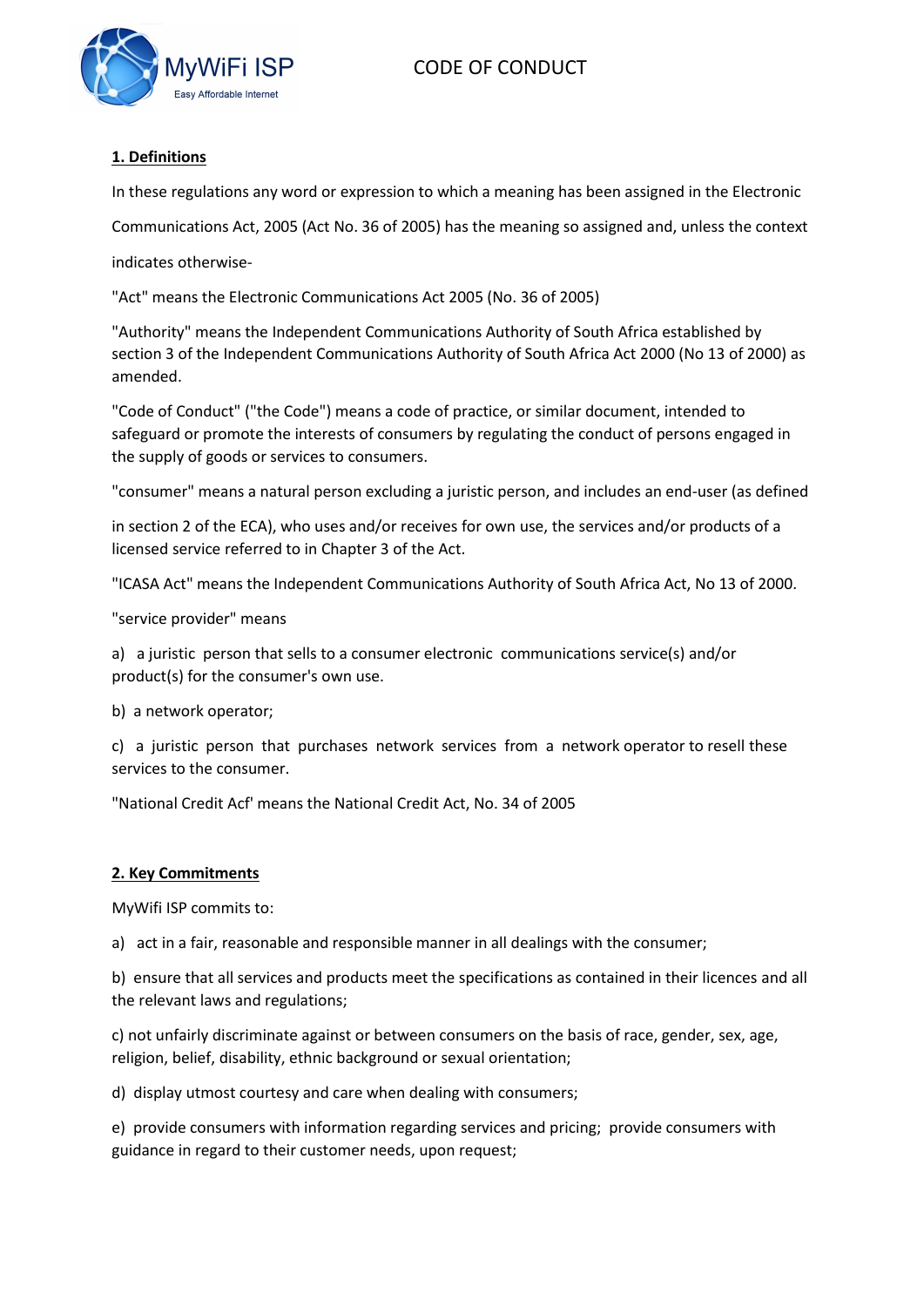- g) keep consumers' personal information confidential;
- h) advise consumers to refer the complaint to the Authority.

## **3. Consumer Rights:**

MyWifi will inform consumers of their rights which include, but are not limited to:

- a) a right to be provided with the required service without unfair discrimination;
- b) a right to choose the service provider of their choice;
- c) a right to receive information in the preferred language;
- d) a right to access and question records and information held by the service provider;

e) a right to the protection of the consumers' personal data, including the right not to have personal data sold to third parties without permission by the consumer;

f) a right to port a number in terms of applicable regulations;

- g) a right to lodge a complaint; and
- h) a right to redress.

#### **4. Provision of Information**

a) MyWifi ISP is commited to providing consumers with information regarding the broad range of services and products on offer, tariff rates applicable to each service offered, terms and conditions, payment, policies, billing, complaints handling procedures and relevant contact details.

b) To provide accurate information that is readily accessible and understandable to consumers.

#### **5. Tariffs**

MyWifi ISP undertakes to

a) publish information on applicable tariffs, fees and terms and conditions for provision of the relevant service.

b) Not to provide any service for a charge, fee or other compensation, unless the prices for the service and other terms and conditions of the provision of such service have been made known to the public and the Authority by:

i. making such information available for inspection at its offices during business hours;

- ii. providing such details to anyone who requests at no charge;
- iii. providing such details on its website
- iv. providing such pricing details within thirty (30) days of commencing a service.

c) No tariff plan must be offered, presented, marketed or advertised in a manner that may be misleading.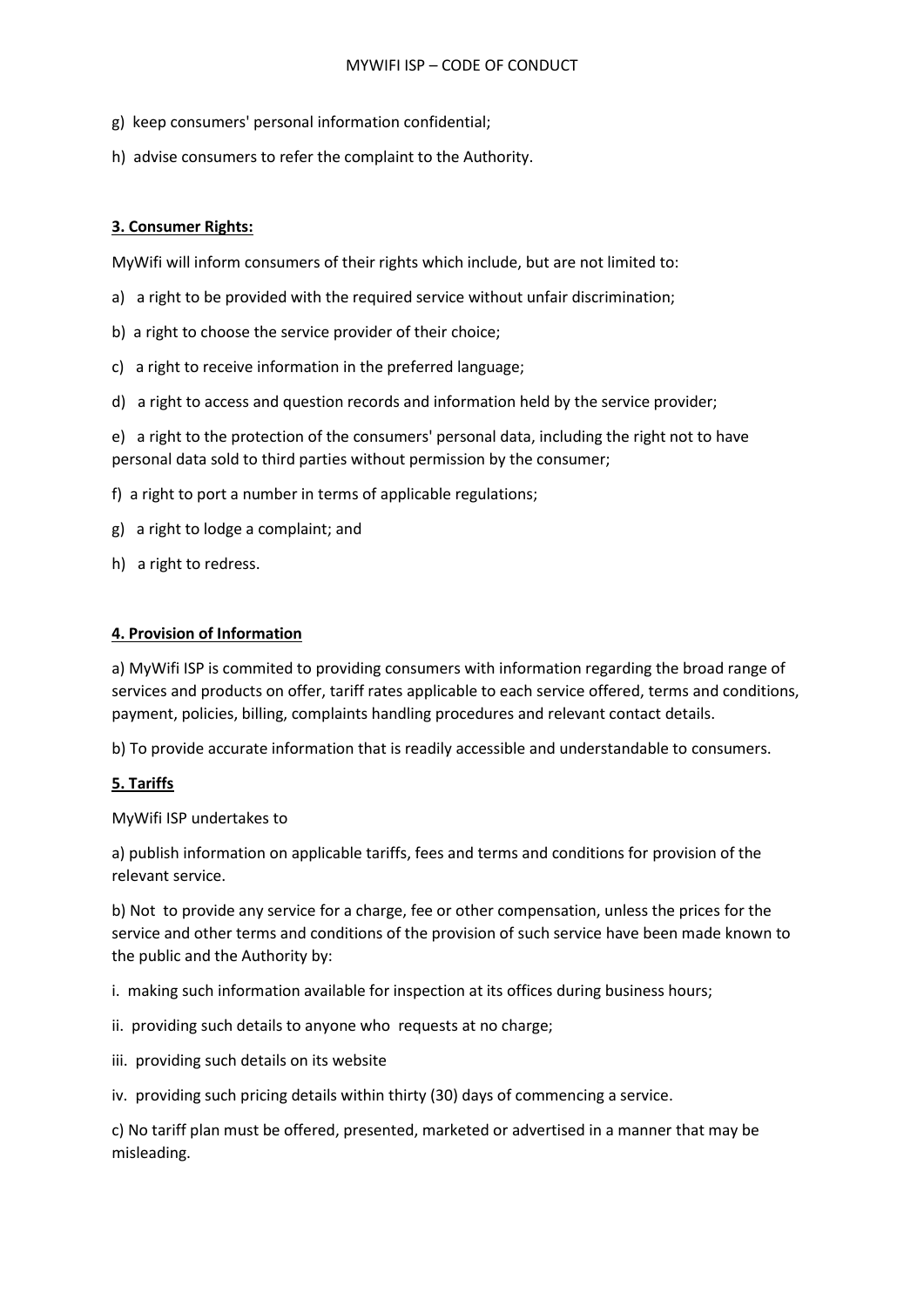#### **6. Contract Terms and Conditions**

MyWifi ISP will follow the following guiding principles for all our service contracts:

a) Use plain and understandable language;

b) Ensure that there are clear provisions of the salient points of the service contract, to include but are not limited to the following:

- i. Nature of a contract;
- ii. Minimum duration of a contract;

iii. Payment for early termination - i.e. if a contract is terminated prior to the minimum duration;

- iv. Notice period for termination and
- v. Manner of notice of termination
- c) Inform the consumer about changes to the terms and conditions of a contract within a fair and

reasonable period.

d) Provide the consumer with a copy of the written terms and conditions immediately or as soon as is reasonably possible, after conclusion of a contract; except where a contract is entered into telephonically provide a copy of the written terms and conditions within 7 (seven) working days after entering into a contract.

### **7. Consumer Confidentiality:**

MyWifi ISP will protect the confidentiality of consumer information, and in particular, will

- a) use the information only for the purpose permitted or required,
- b) report or release that information only to the consumer or prospective consumer,
- c) only release that information to another person:
	- i. when directed by the written instruction of the consumer or prospective consumer, or
	- ii. when directed by an order of a court.
	- iii. during the process of collection of debts owed to the licensees to accredited debt collection agencies.
	- iv. by the licensees' auditors for the purpose of auditing their accounts.
	- v. in terms of any applicable law.

### **8. Charging, Billing, Collection and Credit Practices**

- a) MyWifi ISP will clearly communicate billing processes to consumers.
- b) provide payment procedures in our bills.